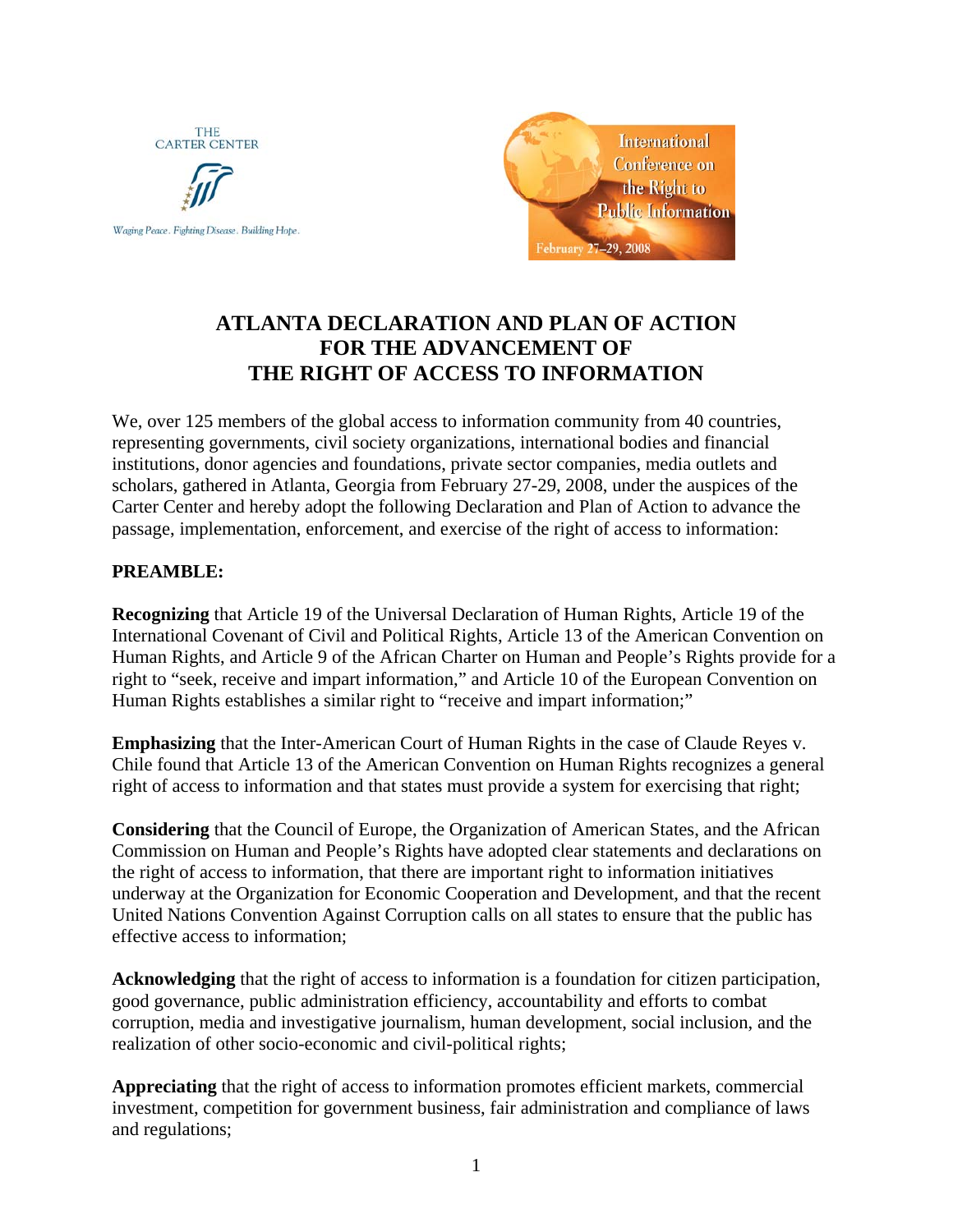**Convinced** that political commitment to the right of access to information is necessary for adoption and full implementation and enforcement of access to information legislation and instruments;

**Stressing** that although there have been great advances in the right of access to information over the past decade, there remain many challenges including the absence of national legislation, widely varying levels of implementation, and continued political resistance;

### **FINDINGS:**

The assembled conference hereby finds that:

- 1. The fundamental right of access to information is inherent in all cultures and systems of government.
- 2. A lack of access to information disproportionately affects the poor, women and other vulnerable and marginalized people, and as such the right should be guaranteed to all sectors of society.
- 3. The right of access to information is fundamental to human dignity, equity and peace with justice.
- 4. Transparency is a necessary and powerful instrument for promoting human and state security.
- 5. New technology offers a great potential for facilitating access to information, yet factors that limit access and data management practices have prevented many from benefiting from its full potential.
- 6. Enacting a comprehensive law is essential, but insufficient, to establishing and sustaining the right of access to information.
- 7. Equally important is constructing an appropriate institutional framework and developing public administration capacity to manage and provide information.
- 8. It also is critical to raise public awareness of the right of access to information, ensure capacity to exercise the right including through public education, and foster support for transparency among all sectors of society.
- 9. A free and independent media is a fundamental component to the establishment and full enjoyment of the right of access to information.

# **PRINCIPLES:**

Further to these findings, we set out the following key principles:

- 1. Access to information is a fundamental human right.
- 2. All states should enact legislation to give effect to the right of access to information.
- 3. The right of access to information applies to all intergovernmental organizations, including the United Nations, international financial institutions, regional development banks, and bilateral and multilateral bodies. These public institutions should lead by example and support others efforts to build a culture of transparency.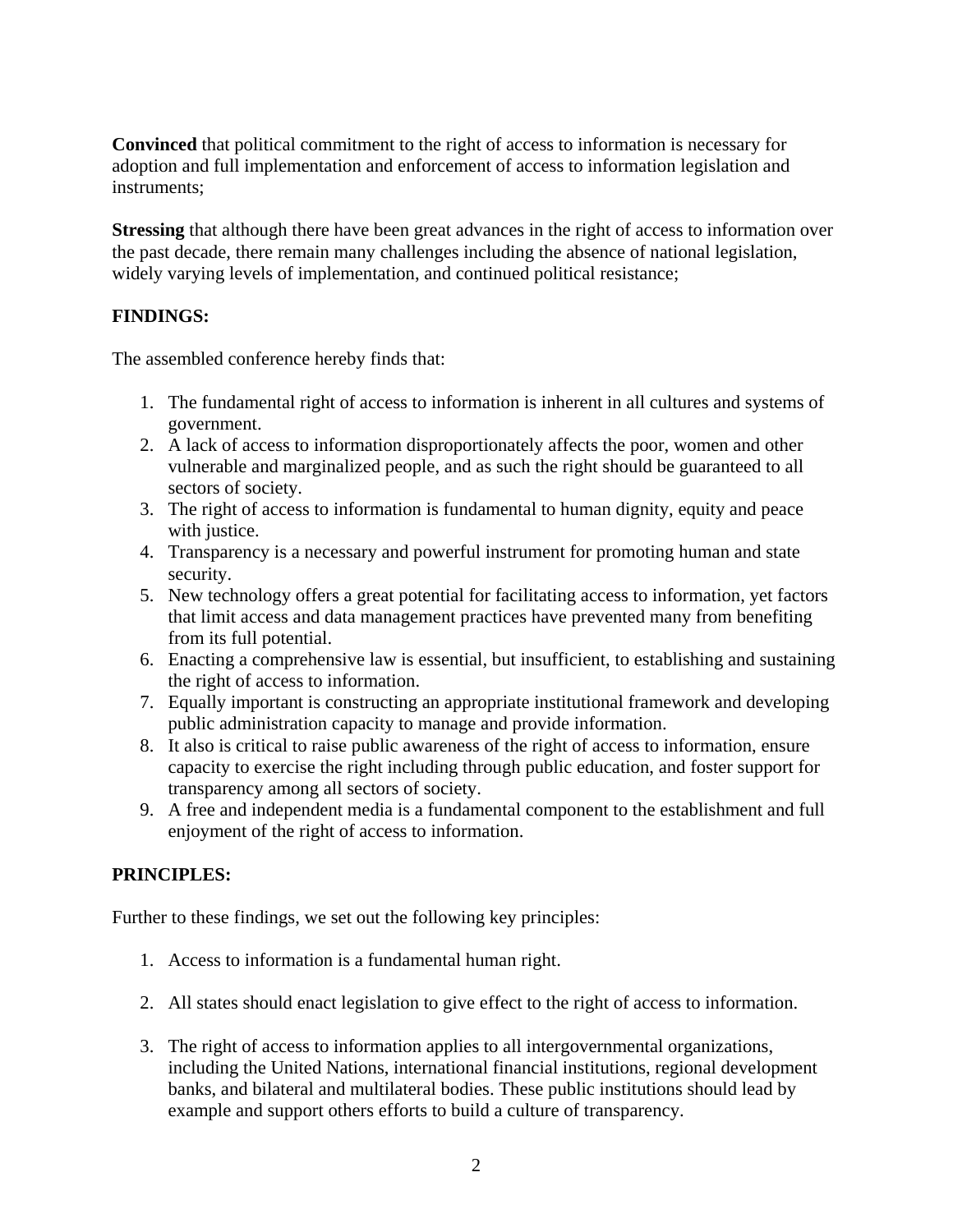- 4. The right of access to information should be entrenched in international and regional instruments as well as national and sub-national laws and should respect the following tenets:
	- a. Access to information is the rule; secrecy is the exception;
	- b. The right of access to information should apply to all branches of government (including the executive, judicial and legislative bodies, as well as autonomous organs) at all levels (federal, central, regional and local) and to all divisions of the international bodies listed above;
	- c. The right of access to information should extend to non-state actors under the conditions enumerated in principle 5 below;
	- d. The right of access to information should include a right to request and receive information, and a positive obligation on public institutions to disseminate information related to their core function;
	- e. The right to request information is independent of a personal interest in that information, and there should never be a need to provide a justification or reason;
	- f. The instrument or law should include procedures designed to ensure the full implementation and ease of use, with no unnecessary obstacles (such as cost, language, form or manner of request) and with an affirmative obligation to assist the requester and to provide the requested information within a specified and reasonable period of time;
	- g. Exemptions to access to information should be narrowly drawn, specified in law, and limited only to those permitted by international law. All exemptions should be subject to a public interest override, which mandates release of otherwise exempt documents when the public benefit of release outweighs the potential public harm;
	- h. The burden of proof to justify a denial should always falls on the holder of information;
	- i. The instrument should mandate full disclosure, after a reasonable period of time, of any document that was classified as secret or confidential for exceptional reasons at the time of its creation;
	- j. The instrument should include clear penalties and sanctions for non-compliance by public officials; and
	- k. The requester should be guaranteed a right to appeal any decision, any failure to provide information, or any other infringement of the right of access to information to an independent authority with the power to make binding and enforceable decisions, preferably an intermediary body such as an Information Commission(er) or Specialist Ombudsman in the first instance with a further right of appeal to a court of law.
- 5. The right of access to information also applies to non-state actors that: receive public funds or benefits (directly or indirectly); carry out public functions, including the provision of public services; and exploit public resources, including natural resources. The right of access to information extends only to the use of those funds or benefits, activities or resources. In addition, everyone should have the right of access to information held by large profit-seeking corporations where this information is required for the exercise or protection of any human right, as recognized in the International Bill of Rights.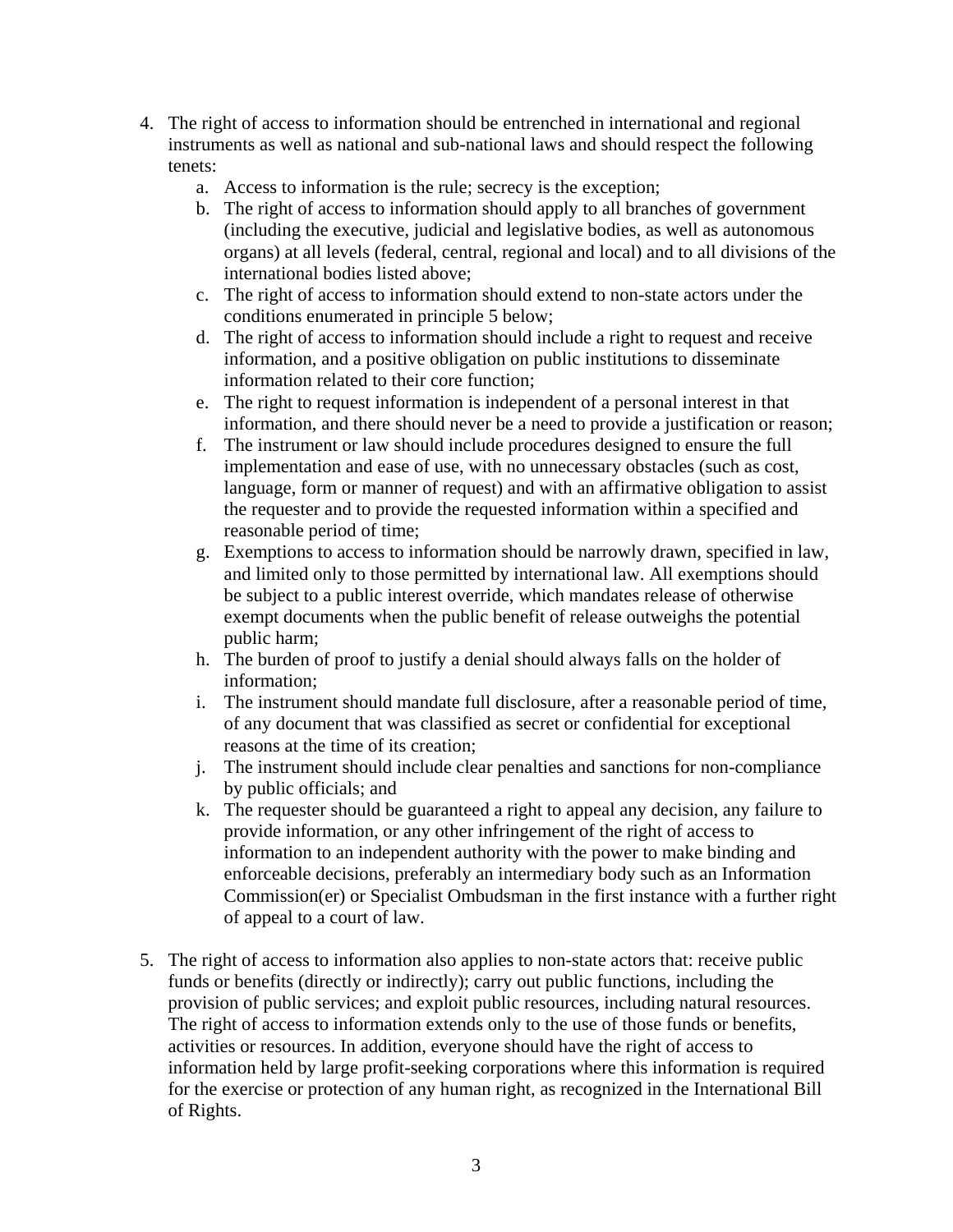- 6. States and international organizations should ensure a system of implementation that provides for:
	- a. The equitable exercise of the right of access to information;
	- b. Training of all public officials on the practice and application of the right;
	- c. Public education and training to empower persons to make full use of the right;
	- d. Allocation of necessary resources to ensure efficient and timely administration;
	- e. Strengthening of information management to facilitate access to information;
	- f. Regular monitoring and reporting on operation of the law; and
	- g. Review of the operation and compliance with the law, by legislative and key oversight bodies.
- 7. Companion legislation that would further promote the right of access to information and provide a supportive legislative framework should be enacted, including: laws compelling disclosure of political party and campaign financing; lobbying disclosure; archiving legislation; whistleblowing protection; and professional public administration laws. Moreover, contradictory provisions, such as those contained within an Official Secrets Act, should be repealed.

# **PLAN OF ACTION**

To give effect to the Findings and Principles, the following action plan should be undertaken:

#### **For the International Community:**

- 1. Intergovernmental organizations including the United Nations and all of its bodies, Council of Europe, Organization of American States, African Union, the Organization for Economic Cooperation and Development and international financial institutes, regional development banks, and trade bodies - and international and domestic non-governmental organizations should give effect to the right of access to information in accordance with the findings and principles enumerated above.
- 2. As the first intergovernmental institution to formulate a specific convention on the right of access to information, the member states of the Council of Europe should ensure that the above findings and principles are respected in the future "European Convention on Access to Official Documents."
- 3. During the World Bank Group's forthcoming review of its Policy on Disclosure of Information, the Bank should engage in an open and consultative process to bring its policy into line with the findings and principles enumerated above. Other international governmental organizations also should take steps to adopt or bring their information policies into line with the findings and principles.
- 4. International and regional bodies should:
	- a. take measures to ensure that all states have effective mechanisms to promote and protect the right of access to information;
	- b. develop instruments on the right of access to information;
	- c. conduct ongoing monitoring of compliance with this right, through formal and informal follow-up mechanisms such as peer review.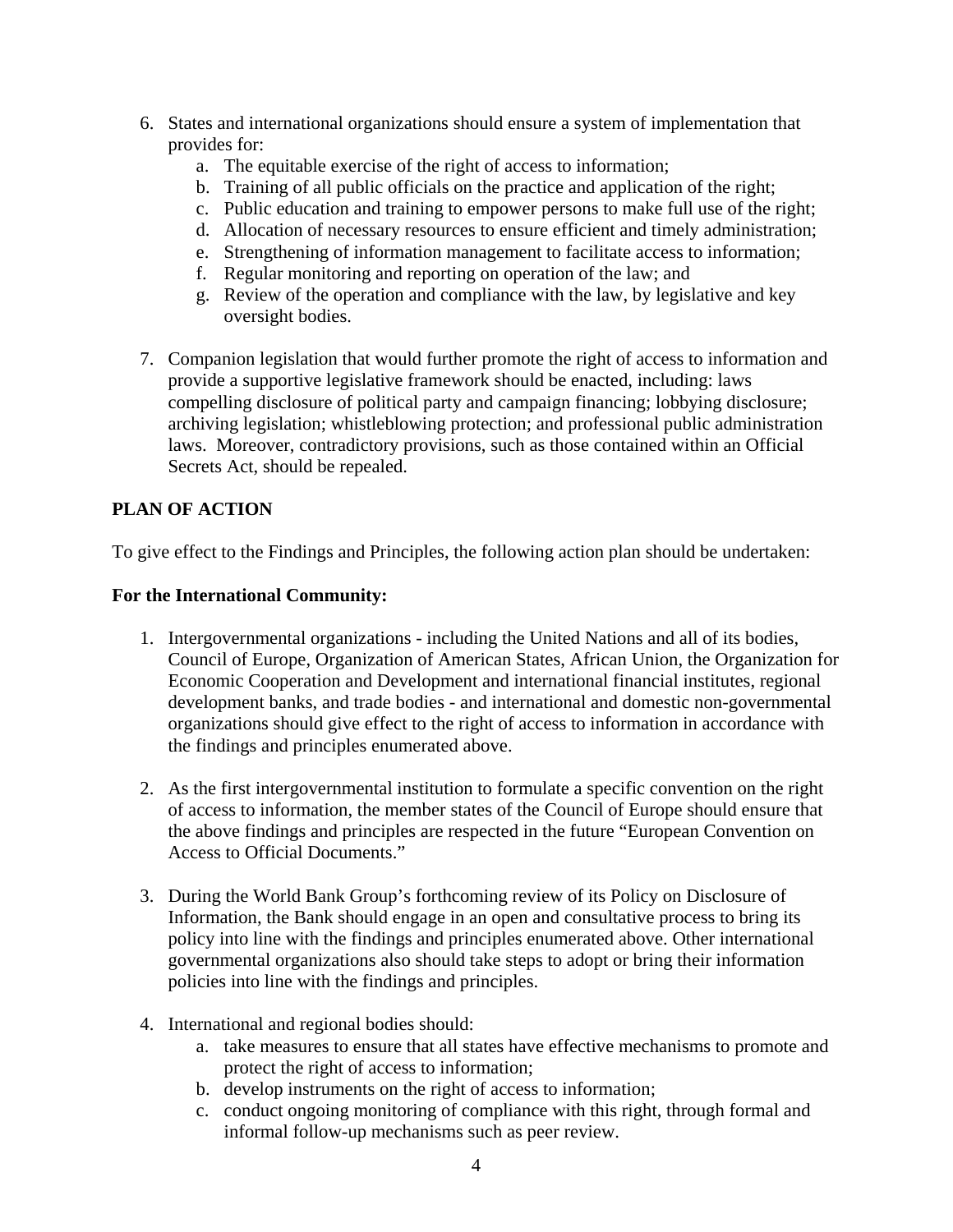- 5. International donors should support countries' efforts to establish, implement and enforce the right of access to information by providing technical assistance and sufficient longterm funding, including through new aid modalities such as program-based and sectorwide approaches.
- 6. Donor funding agreements should require that donors and recipients provide access to information regarding the amount and use of international funds.
- 7. Regional and international bodies considering the establishment of right of access to information instruments should ensure that they consult fully with civil society and with experts in the right of access to information. A panel of experts should be convened to support these efforts.
- 8. Passage and implementation of access to information laws should be prioritized as essential to reporting on progress toward and achievement of the Millennium Development Goals.
- 9. Donors should provide funding to support monitoring, analysis and assessment of the implementation and impact of the right of access to information, including through scholarly research, the development of appropriate indicators and practical evaluation tools.

#### **For States:**

- 10. Every state should provide for the right of access to information in keeping with the findings and principles enumerated above.
- 11. States should integrate promotion of the right of access to information into their own national development and growth strategies and sectoral policies.
- 12. States should seek multi-stakeholder partnerships to enhance their capacity to implement the right of access to information in practice.
- 13. States should establish independent enforcement mechanisms, such as Information Commissions, that provide for accessible, affordable, and timely appeal remedies. Where appropriate these bodies should have the power to make binding decisions and order disclosure of information.
- 14. States should put in place effective information management policies and systems, which facilitate their ability to properly create and maintain records and discharge their right to information obligations.
- 15. Effective training methods should be developed for officials charged with the responsibility of providing access to information along with structures for the sharing of best practice from around the world, and support from non-governmental organizations and donors should be sought.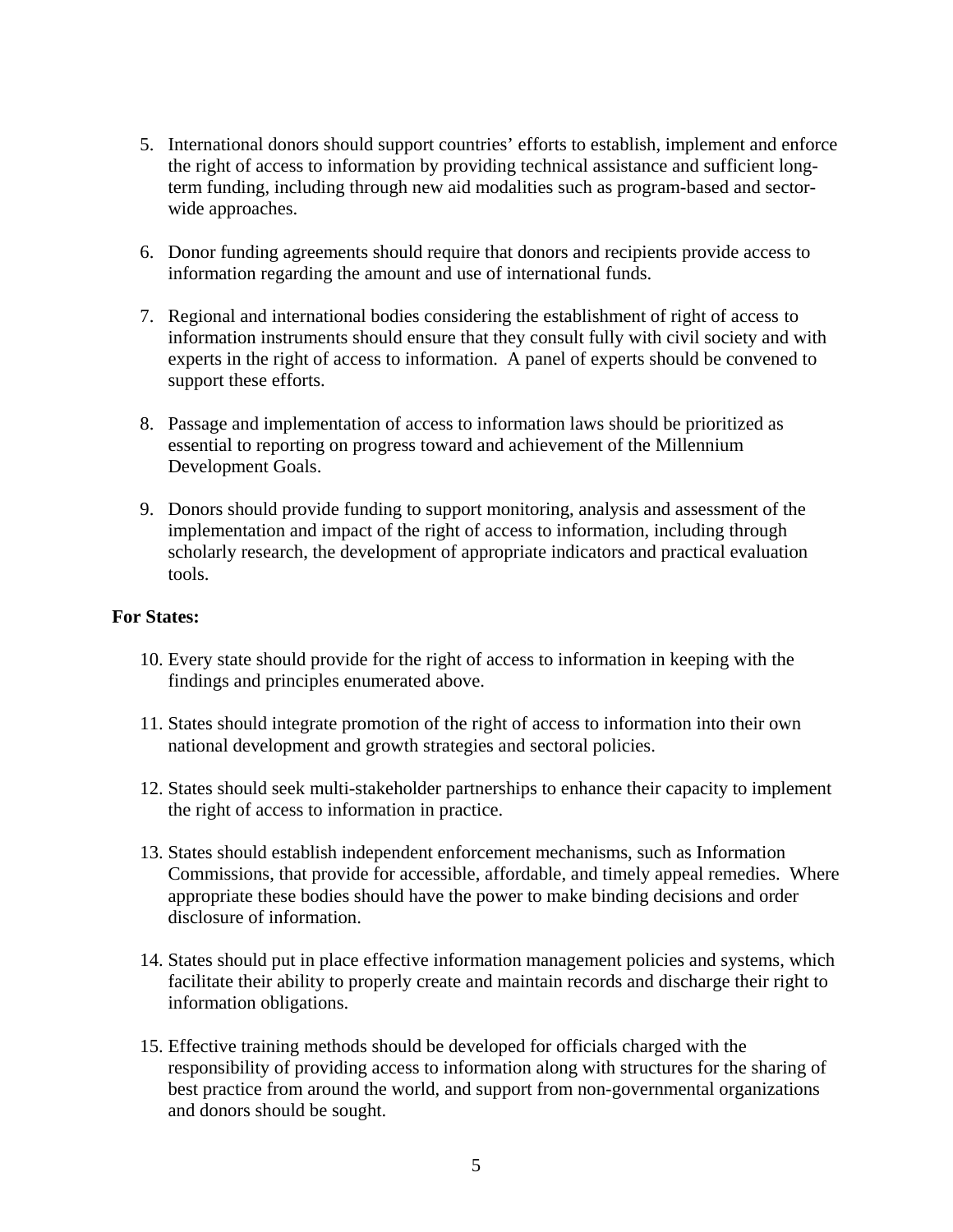- 16. To give effect to the right of access to information held by profit-seeking corporations, states should establish rules which ensure minimal administrative burdens, exemptions in accordance with general principles governing the right of access to information, and a threshold test for size to define which entities are subject to this duty.
- 17. Access to information regimes should incorporate some mechanisms for monitoring and evaluation, including quantitative and qualitative measurement, collection of statistics, and mandatory annual reporting.

### **For Corporate, Professional and Civil Society Organizations:**

- 18. Multi-national corporations and large domestic businesses should establish voluntary commitments to proactively disclose information in the public interest, and such efforts should be encouraged and supported.
- 19. Technology innovators should develop and share new methods for the promotion of the right of access to information.
- 20. Additional scholarship and study on the right of access to information, implementation of relevant laws, socio-economic impact, politics of compliance, exercise of the right, its enforcement, and how it changes peoples' lives should be undertaken.
- 21. Right of access to information advocates should focus further efforts to develop and update guidelines on the drafting of right to information instruments and national laws, as well as on their implementation. These guidelines should be widely disseminated with a view to promoting right to information regimes that conform to the above principles.
- 22. All stakeholders should engage in the monitoring and assessment of the implementation and impact of the right of access to information, including through the development of appropriate indicators and practical evaluation tools.
- 23. Civil society should ensure full enjoyment of the right of access to information by demanding and using public information, and promoting and defending the right.
- 24. A free and independent media should be developed and promoted, and journalists should be trained in use of the right to information.
- 25. The access to information community should strive to build solidarity with a full range of stakeholders who share a common transparency agenda.
- 26. The Carter Center will work with others to disseminate the Atlanta Declaration, through high level communications, publications, conferences and meetings.

We call upon all states, international and regional bodies, and the global access to information community to establish, develop and nurture the right of access to information across the world, in accordance with the findings and principles enunciated in this Declaration and to commit to the plan of action in furtherance of our common objective.